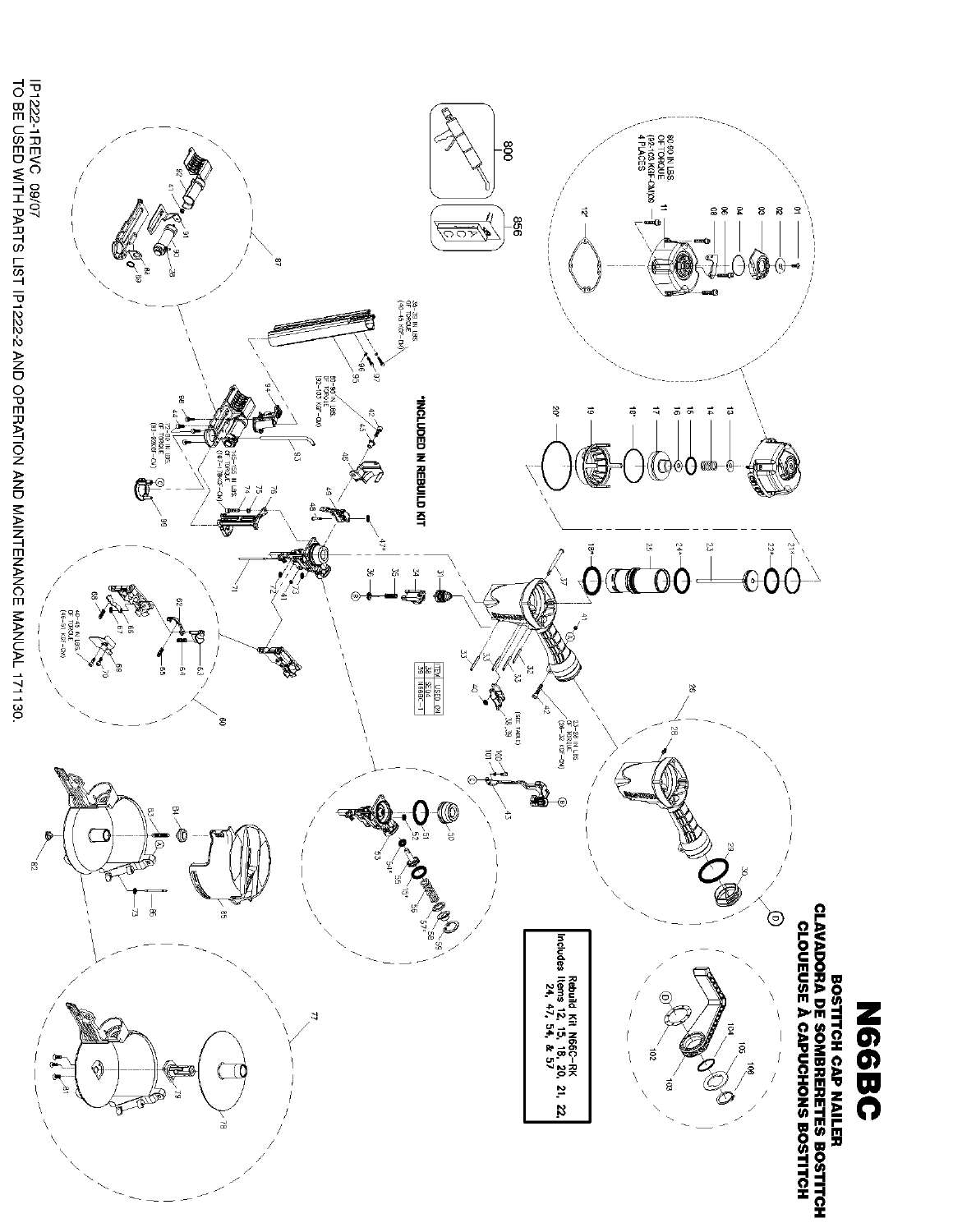| Item Number    | Part Number      | Description                 | <b>Qty Required</b> |
|----------------|------------------|-----------------------------|---------------------|
| $\mathbf{1}$   | 174041           | SCREW-SFHCS-M4X0.7X1        | $\mathbf{1}$        |
| $\overline{2}$ | 174042           | SPACER-EXHAUST COVER        | 1                   |
| $\overline{3}$ | 174043           | <b>COVER-EXHAUST</b>        | $\mathbf{1}$        |
| $\overline{4}$ | 174044           | O-RING-41.0MMX1.78MM        | $\mathbf{1}$        |
| 6              | 175554           | SCREW-SHCS-M5X0.80X3        | $\mathbf{1}$        |
| 8              | P3186300565      | <b>MAGAZINE HANGER</b>      | $\mathbf{1}$        |
| 9              | 175554           | SCREW-SHCS-M5X0.80X3        | $\overline{4}$      |
| 11             | G5400700         | DEFLECTOR UNIT              | $\mathbf{1}$        |
| 12             | 174050           | GASKET-FRAME/DEFLECT        | $\mathbf{1}$        |
| 13             | 174049           | <b>SEAL-DEFLECTOR</b>       | $\mathbf{1}$        |
| 14             | 174051           | SPRING-COMPRESSION          | $\mathbf{1}$        |
| 15             | 174053           | O-RING-20.8MMX2.4MM         | $\mathbf{1}$        |
| 16             | 174052           | <b>WASHER-SPECIAL</b>       | $\mathbf{1}$        |
| 17             | 174054           | PISTON-HEAD VALVE           | $\mathbf{1}$        |
| 18             | 86460            | 0-RING                      | $\mathbf{1}$        |
| 19             | 174057           | <b>COLLAR-CYLINDER SLEE</b> | $\mathbf{1}$        |
| 20             | 174056           | O-RING-66.5MMX2.0MM         | $\mathbf{1}$        |
| 21             | P2320006600      | <b>SEAL RING</b>            | $\mathbf{1}$        |
| 22             | S06S003600       | O-RING                      | $\mathbf{1}$        |
| 23             | G0315900         | <b>DRIVER ASSEMBLY</b>      | 1                   |
| 24             | 174058           | O-RING-45.5MMX2.0MM         | $\mathbf{I}$        |
| 25             | P2322001100      | <b>CYLINDER</b>             | $\mathbf{1}$        |
| 26             | G7001300         | <b>FRAME UNIT</b>           | 1                   |
| 28             | P1716102300      | <b>AIR FITTING</b>          | 1                   |
| 29             | 174067           | O-RING-45.7MMX2.62MM        | 1                   |
| 30             | P3490000540      | <b>END CAP</b>              | 1                   |
| 31             | TVA <sub>6</sub> | <b>KIT-TRIGGER VALVE</b>    | 1                   |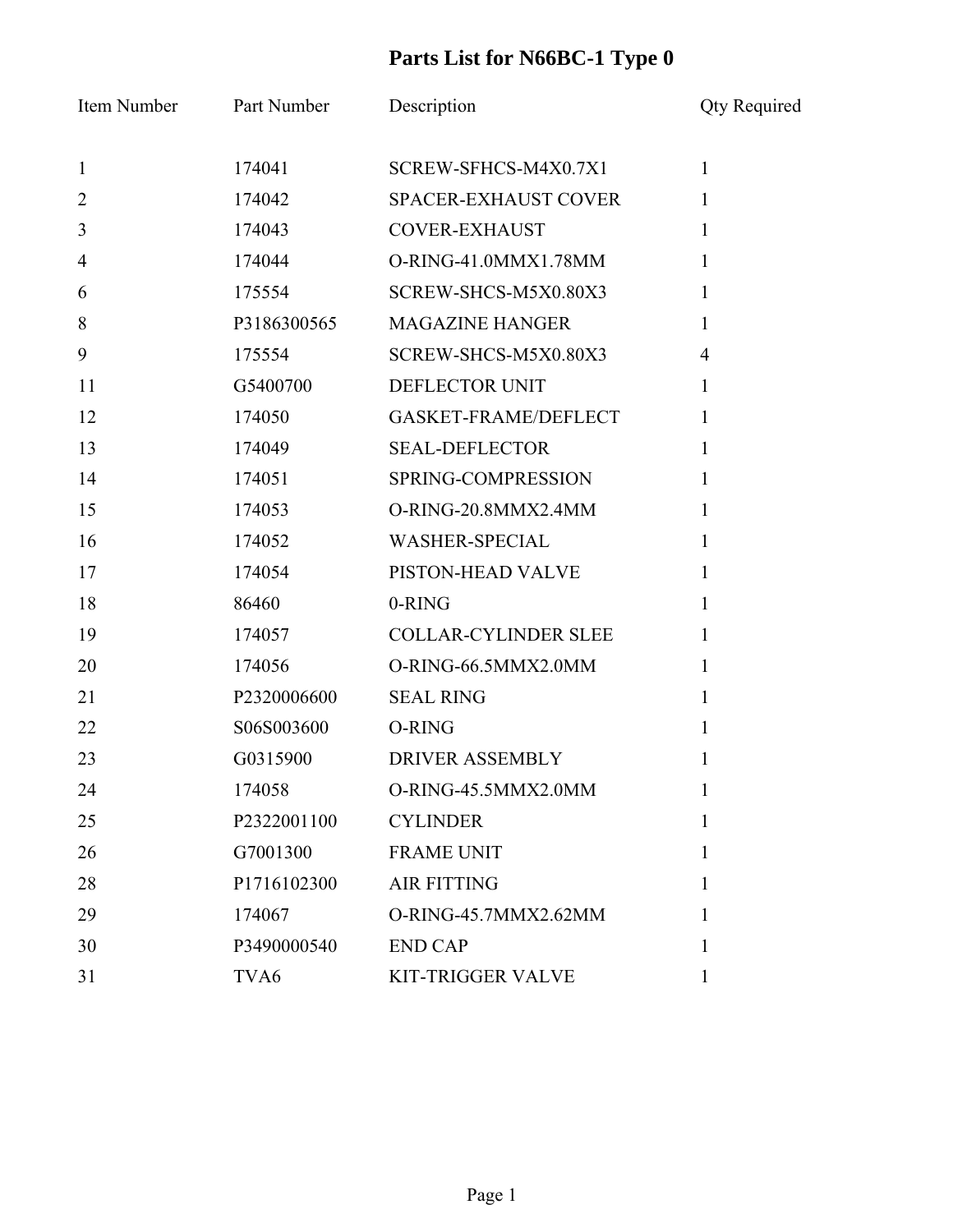| Item Number | Part Number | Description               | <b>Qty Required</b> |
|-------------|-------------|---------------------------|---------------------|
| 32          | 174070      | PIN-SPRING-M3X22MM        | $\mathbf{1}$        |
| 33          | 174071      | PIN-SPRING-M3X30MM        | $\mathbf{1}$        |
| 34          | P2840002766 | <b>SAFETY GUIDE</b>       | $\mathbf{1}$        |
| 35          | P2325202662 | <b>SPRING</b>             | $\mathbf{1}$        |
| 36          | P2845203062 | <b>SPRING HOLDER</b>      | $\mathbf{1}$        |
| 37          | 174062      | <b>STEPPED PIN</b>        | $\mathbf{1}$        |
| 38          | SEQ4        | <b>KIT</b>                | $\mathbf{1}$        |
| 39          | CNTK1       | KIT-CONTACT TRIP CON      | $\mathbf{1}$        |
| 40          | 174073      | O-RING                    | $\mathbf{1}$        |
| 41          | 174065      | NUT-NYLON LOCK-M5X0.      | $\mathbf{1}$        |
| 42          | 1A105201    | HEX SOC.HD.BOLT           | $\mathbf{1}$        |
| 43          | G4007500    | ASSEMBLY-CONTACT ARM      | 1                   |
| 44          | S0110510101 | HEX.SOC.HD.BOLT           | $\overline{2}$      |
| 45          | P2325205662 | <b>MAGAZINE SPACER</b>    | $\mathbf{1}$        |
| 46          | P3130000566 | <b>GUARD</b>              | $\mathbf{1}$        |
| 47          | S06A000500  | O-RING                    | $\mathbf{1}$        |
| 48          | P2325207562 | <b>SPRING PIN</b>         | $\mathbf{1}$        |
| 49          | G7600200    | ASSEMBLY-FEED JAW/CO      | $\mathbf{1}$        |
| 50          | 174075      | <b>BUMPER-PISTON STOP</b> | $\mathbf{1}$        |
| 51          | 851483-S    | O-RING                    | 1                   |
| 52          | S06P000400  | O-RING                    | $\mathbf{I}$        |
| 53          | P2840001065 | <b>NOSE</b>               | 1                   |
| 54          | S06P000900  | O-RING                    | 1                   |
| 55          | P2325504962 | <b>FEED PISTON</b>        | 1                   |
| 56          | P2325205062 | <b>SPRING</b>             | 1                   |
| 57          | P2322005100 | <b>FEED PISTON BUMPER</b> | 1                   |
| 58          | P2325205262 | <b>FEED PISTON COVER</b>  | 1                   |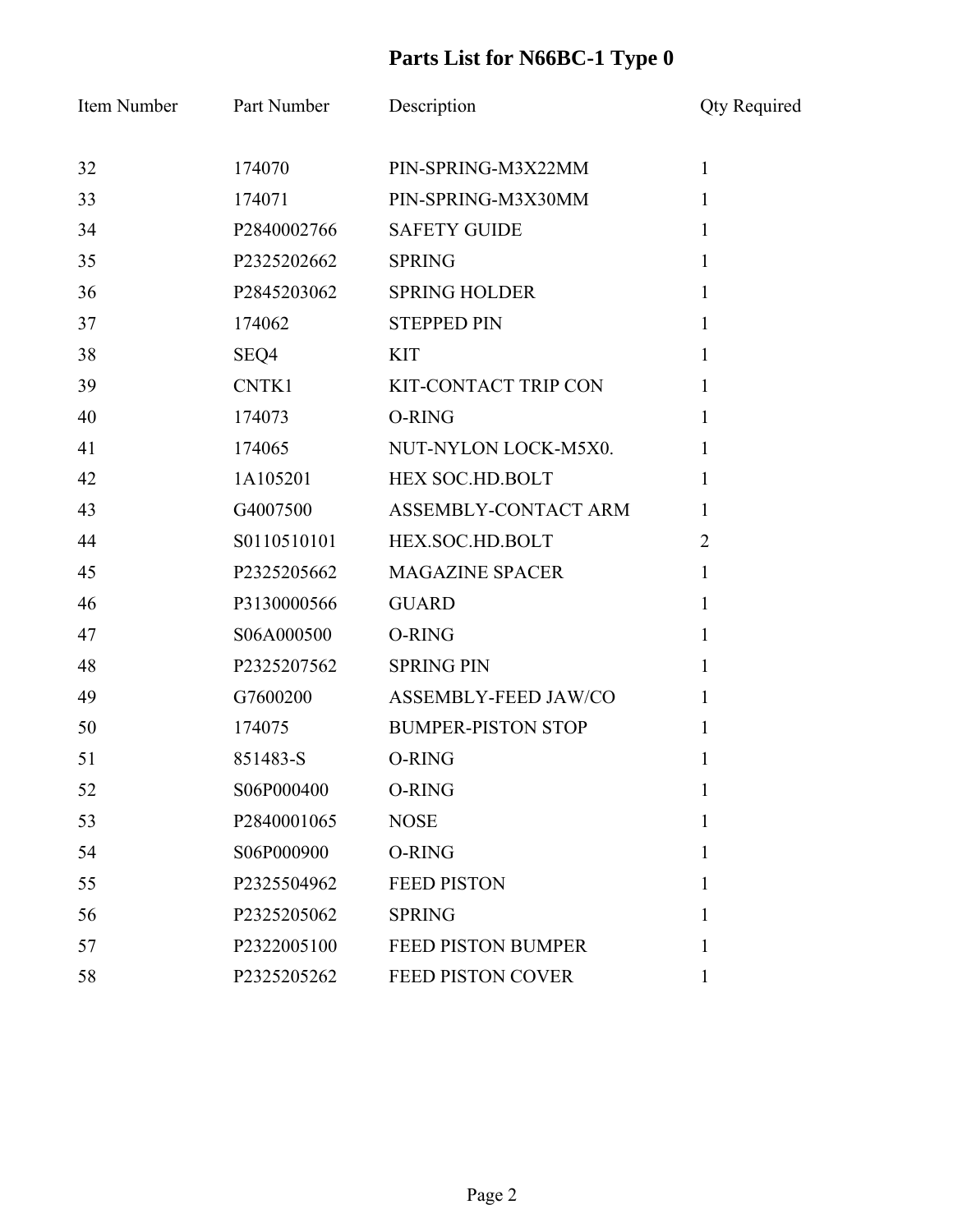| Item Number | Part Number | Description                 | <b>Qty Required</b> |
|-------------|-------------|-----------------------------|---------------------|
| 59          | S15202800   | <b>C-RING</b>               | $\mathbf{1}$        |
| 60          | 188721      | <b>ASSEMBLY-DOOR</b>        | $\mathbf{1}$        |
| 62          | P2325204262 | <b>UPPER NAIL STOPPER</b>   | $\mathbf{1}$        |
| 63          | P2320010000 | <b>DOOR LATCH</b>           | $\mathbf{1}$        |
| 64          | P2820004162 | <b>SPRING</b>               | $\mathbf{1}$        |
| 65          | P2320004100 | <b>SPRING</b>               | $\mathbf{1}$        |
| 66          | P2325204062 | <b>SECOND NAIL STOPPER</b>  | $\mathbf{1}$        |
| 67          | P2840004100 | <b>GROMMET</b>              | $\mathbf{1}$        |
| 68          | P2320003900 | <b>SPRING</b>               | $\mathbf{1}$        |
| 69          | P2325203862 | <b>DOOR COVER</b>           | $\mathbf{1}$        |
| 70          | S0110412101 | HEX.SOC.HD.BOLT             | $\overline{2}$      |
| 71          | P2325203662 | <b>DOOR PIVOT PIN</b>       | $\mathbf{1}$        |
| 72          | S06S000401  | O-RING                      | $\mathbf{1}$        |
| 73          | S06P000300  | O-RING                      | $\mathbf{1}$        |
| 74          | S0110625101 | HEX.SOC.HD.BOLT             | $\overline{2}$      |
| 75          | S2710620101 | HEX.SOC.HD.BOLT             | $\mathbf{1}$        |
| 76          | P3180000265 | <b>FIXED SUPPORT</b>        | $\mathbf{1}$        |
| 77          | P2840003200 | ASSEMBLY-MAGAZINE           | $\mathbf{1}$        |
| 78          | P2840002366 | <b>NAIL HOLDER</b>          | $\mathbf{1}$        |
| 79          | P2840002466 | <b>ADJUSTING POST</b>       | 1                   |
| 81          | S1410408400 | <b>SELF TAPPING SCREW</b>   | 3                   |
| 82          | P1960004066 | <b>CAP</b>                  | 1                   |
| 83          | P1965204762 | <b>SPRING</b>               | 1                   |
| 84          | P1960004866 | CAP                         | 1                   |
| 85          | P2840002566 | <b>MAGAZINE COVER</b>       | 1                   |
| 86          | P2845202662 | PIN                         | 1                   |
| 87          | G7800300    | <b>MAGAZINE CYLINDER UN</b> | 1                   |